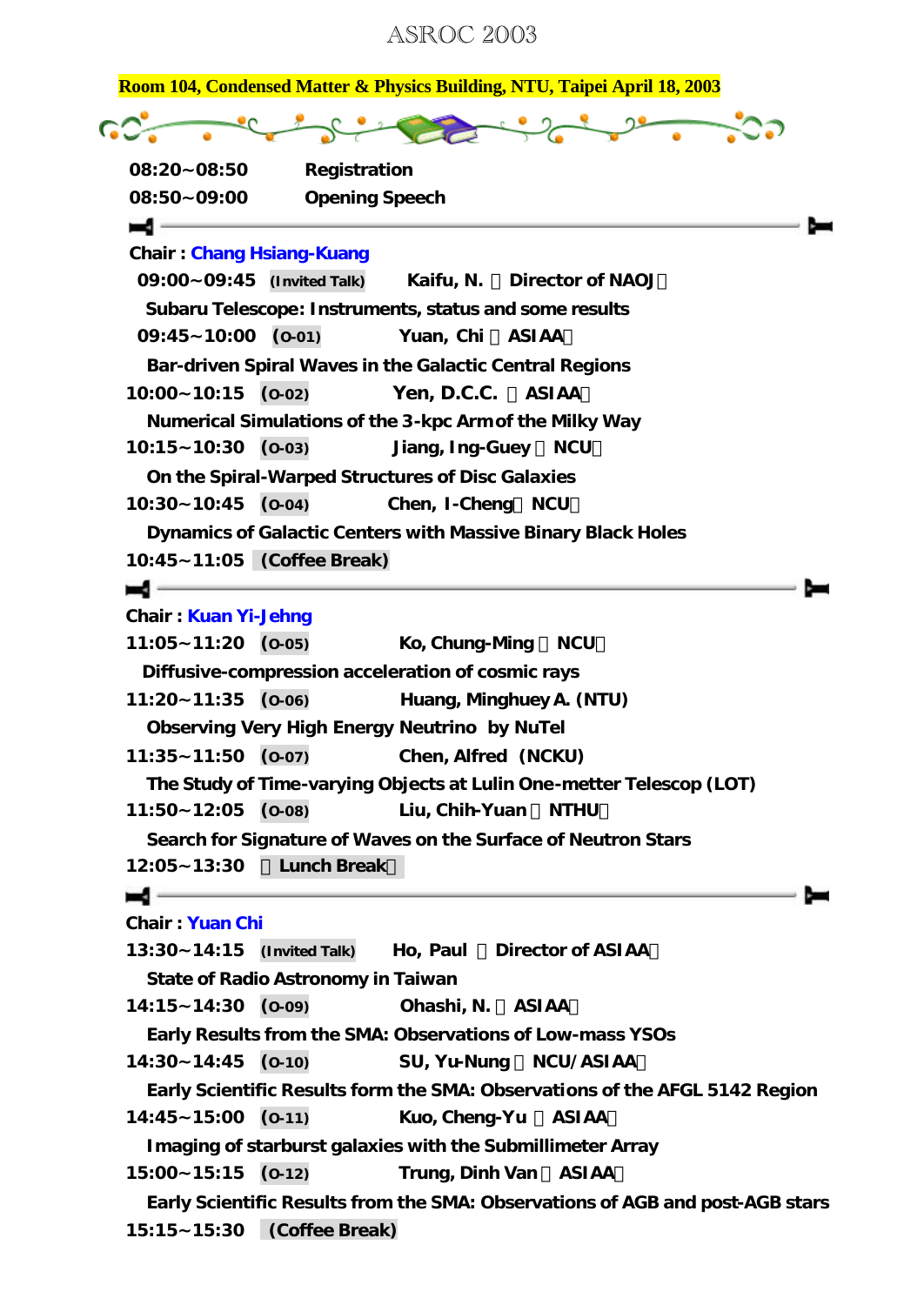| <b>Chair: Chen Wen-Ping</b> |                                                                                   |                                          |     |  |
|-----------------------------|-----------------------------------------------------------------------------------|------------------------------------------|-----|--|
| 15:30~16:00 (Invited Talk)  |                                                                                   | Ishiguro , M. (Prof. of NAOJ)            |     |  |
|                             | The status of ALMA project and its scientific goals                               |                                          |     |  |
|                             | $16:00 - 16:30$ (Invited Talk)                                                    | Fridman, A. (Russian Academy of Science) |     |  |
|                             | Collective phenomena and turbulent viscosity in accretion disks                   |                                          |     |  |
| $16:30 - 16:45$ (0-13)      |                                                                                   | Chin, Yi-nan                             | TKU |  |
|                             | Detection of H2CCCH(CN) and its implication to astrochemistry                     |                                          |     |  |
| $16:45 - 17:00$ (0-14)      |                                                                                   | Lee, Typhoon (ASIES)                     |     |  |
| nebula?                     | How did magic Ti-50 get mixed up with doubly odd La-138 before reaching the solar |                                          |     |  |
| $17:00 - 17:15$ (0-15)      |                                                                                   | Yan, Chi-hung (NTNU)                     |     |  |
|                             | Strategies for Detecting Extragalactic Submillimeter Sources with SMA             |                                          |     |  |
| $17:15 - 17:30$ (0-16)      |                                                                                   | Woo, Tak-Pong (NTU)                      |     |  |
|                             | Cosmological Simulation on Ultra Light Multi-Component Scalar Field Dark Matter.  |                                          |     |  |
| 18:00~20:00 (Banquet)       |                                                                                   |                                          |     |  |
|                             |                                                                                   |                                          |     |  |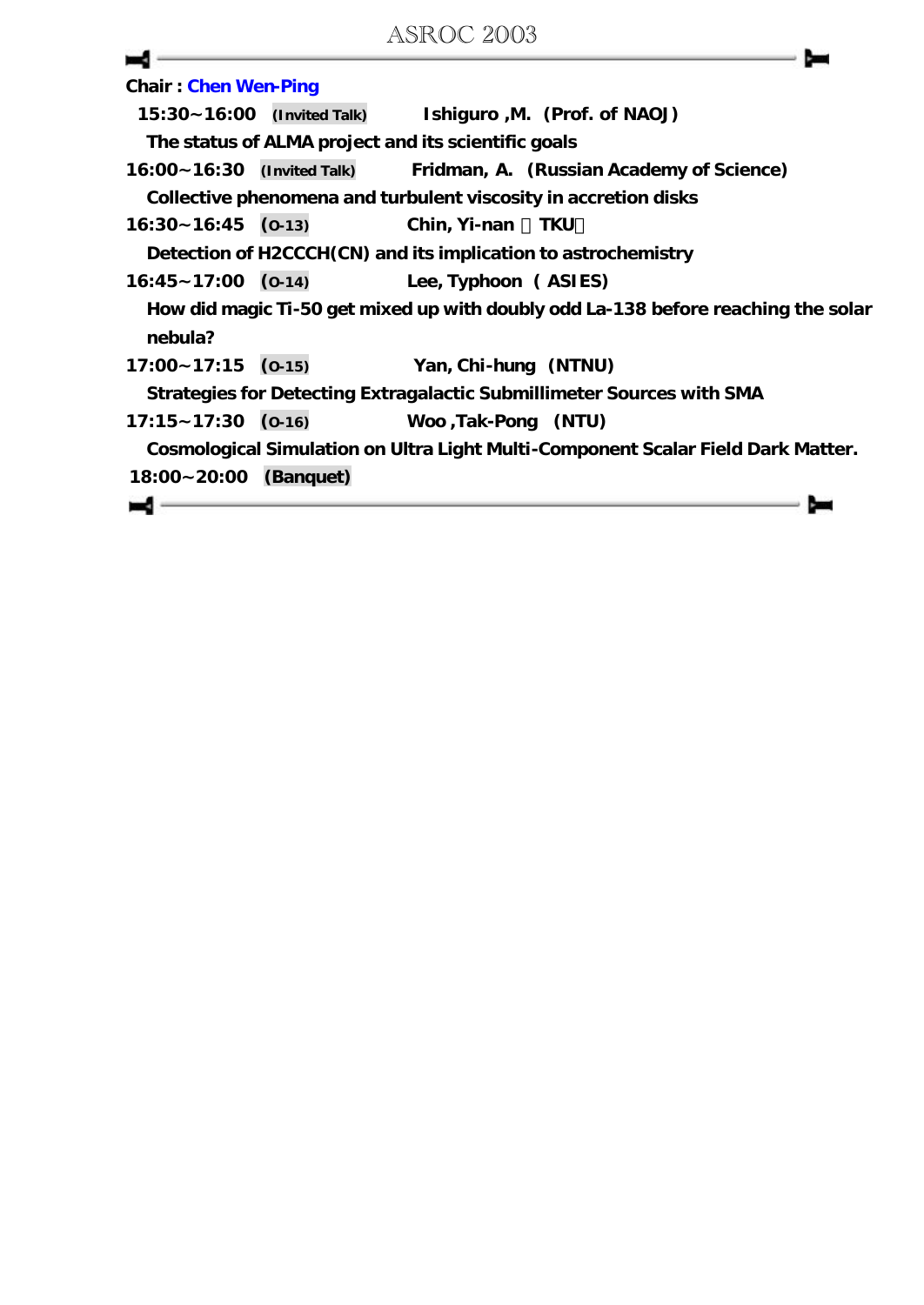ASROC 2003

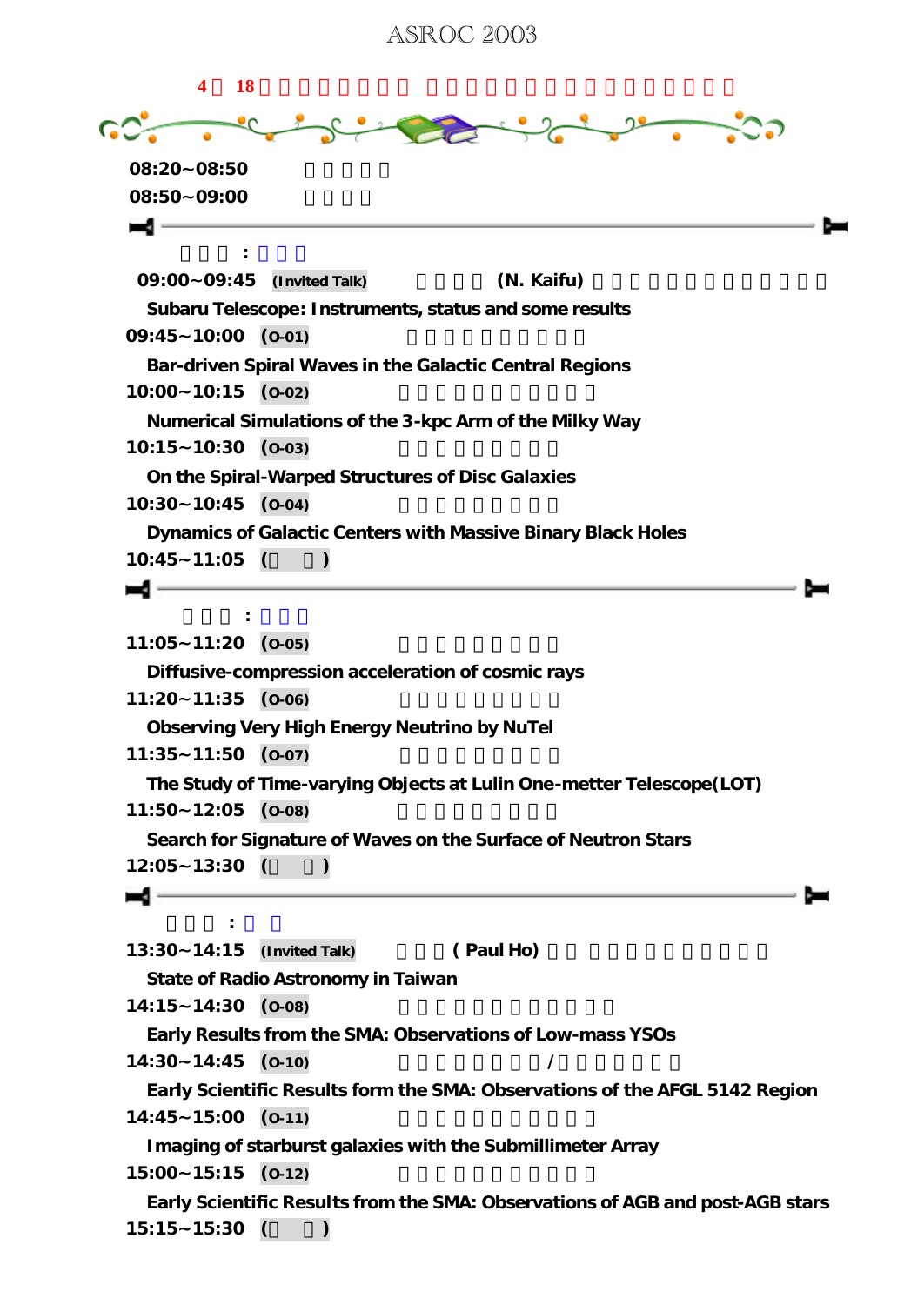## ASROC 2003

| $15:30 - 16:00$ (Invited Talk)                                                   |          |                                                                       | M. Ishiguro |                                                                                   |
|----------------------------------------------------------------------------------|----------|-----------------------------------------------------------------------|-------------|-----------------------------------------------------------------------------------|
|                                                                                  |          | The status of ALMA project and its scientific goals                   |             |                                                                                   |
| 16:00~16:30 (Invited Talk)                                                       |          | Fridman, A.                                                           |             |                                                                                   |
|                                                                                  |          | Collective phenomena and turbulent viscosity in accretion disks       |             |                                                                                   |
| $16:30 - 16:45$ (0-13)                                                           |          |                                                                       |             |                                                                                   |
|                                                                                  |          | Detection of H2CCCH(CN) and its implication to astrochemistry         |             |                                                                                   |
| $16:45 - 17:00$ (0-14)                                                           |          |                                                                       |             |                                                                                   |
| nebula?                                                                          |          |                                                                       |             | How did magic Ti-50 get mixed up with doubly odd La-138 before reaching the solar |
| $17:00 - 17:15$                                                                  | $(O-15)$ |                                                                       |             |                                                                                   |
|                                                                                  |          | Strategies for Detecting Extragalactic Submillimeter Sources with SMA |             |                                                                                   |
| $17:15 - 17:30$ (0-16)                                                           |          |                                                                       |             |                                                                                   |
|                                                                                  |          |                                                                       |             |                                                                                   |
| Cosmological Simulation on Ultra Light Multi-Component Scalar Field Dark Matter. |          |                                                                       |             |                                                                                   |